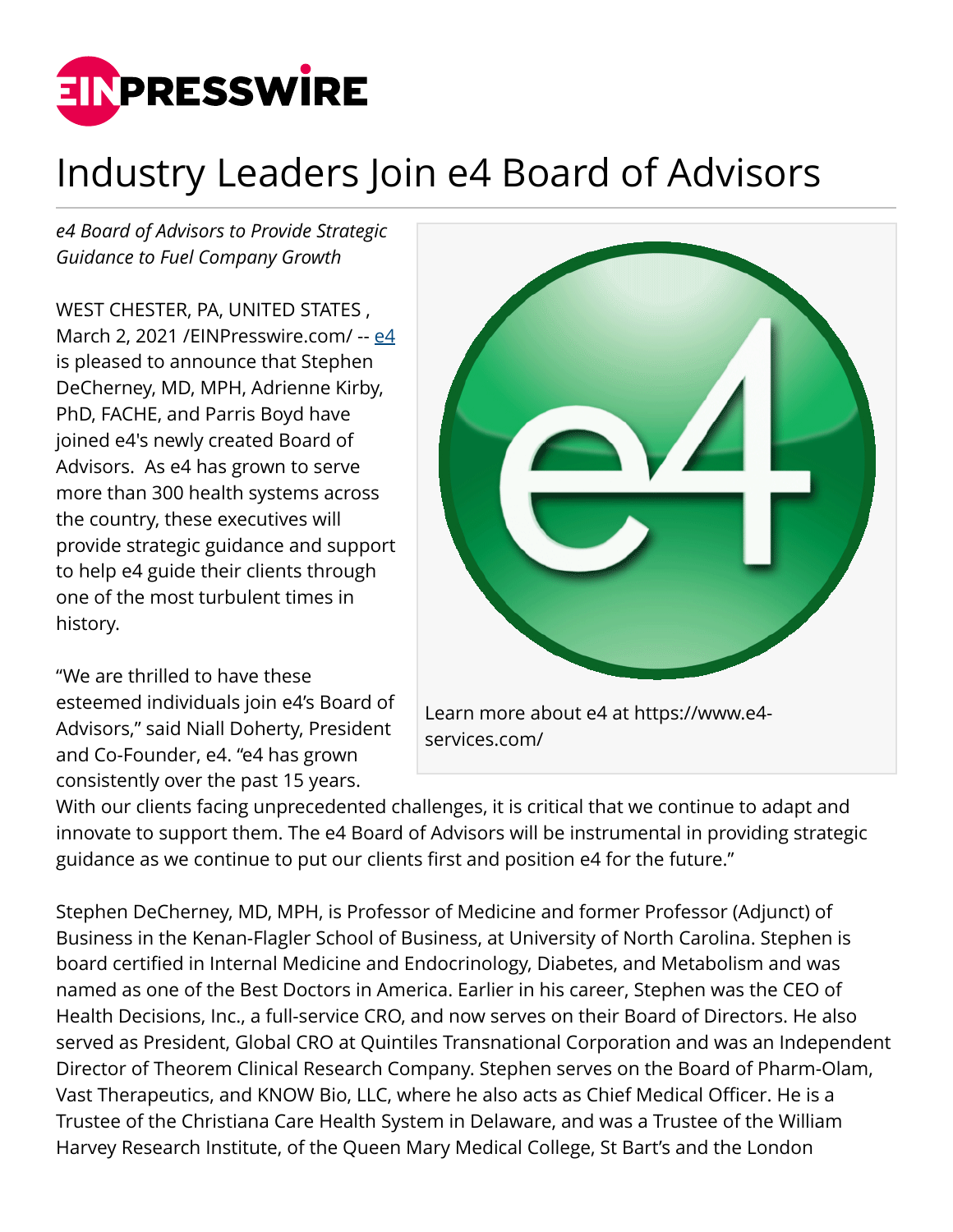Hospitals. He was also a Senior Advisor to the London Genetics Company, London, UK, and served as Chair of the University of Delaware Research Foundation. He is an Executive Advisor to Anagenesis Capital Partners and Grant Avenue Partners.

Adrienne Kirby, PhD, FACHE is a health care industry leader with diverse experience as a board member, CEO, President and COO who has transformed and optimized healthcare businesses and achieved market leading growth through strategic partnerships, leadership development, risk reduction and organizational restructuring. Adrienne has led large scale business transformation requiring both strategic and tactical planning across the entire healthcare continuum. Recognized as a seasoned strategic leader who executes from a 360-degree view to build and motivate teams to achieve goals, she possesses a vast understanding of all aspects of health care delivery, consumers, products and market dynamics. A skilled communicator and negotiator with all stakeholders, her ability to foster strong relationships and achieve peak executive performance are the hallmarks of her career.

Parris Boyd is a Principal of The Firmament Group and a member of the Investment Committee. Mr. Boyd is responsible for leading the firm's origination efforts, executing transactions, and advising management teams of the firm's portfolio companies. Mr. Boyd currently serves on the Board of Directors of Vision Integrated Partners and Destination Pet. Mr. Boyd has been an investor and advisor in a wide range of industries since 2002. Prior to his role at The Firmament Group, Mr. Boyd advised a variety of small businesses on operational restructuring and fundraising and served as an investment professional at GarMark Partners, where he worked with Mr. Smith. As a member of the investment team at GarMark, Mr. Boyd sourced, led and successfully exited several private debt and equity investments in the business services, education and consumer products industries. Previously, Mr. Boyd worked at American Capital, Ltd. in the Leveraged Buyout Group. During his time at American Capital, Mr. Boyd executed and oversaw a portfolio of control equity investments in a wide variety of lower-middle market businesses and industries. Mr. Boyd began his career in Investment Banking at Jackson Securities and Wachovia Securities, where he focused on equity research and advising small businesses on mergers & acquisitions and private placements.

To learn more, visit <https://www.e4-services.com>

About e4:

e4 is a leading national healthcare consulting and professional services company that provides comprehensive service solutions addressing needs around EHR, ERP, Revenue Cycle Management, HIM, and IT. e4 also specializes in complex program and change management, and uses LEAN and proprietary engineered software to maximize outcomes and efficiencies.

Michael Weekley e4 mweekley@e4-services.com Visit us on social media: